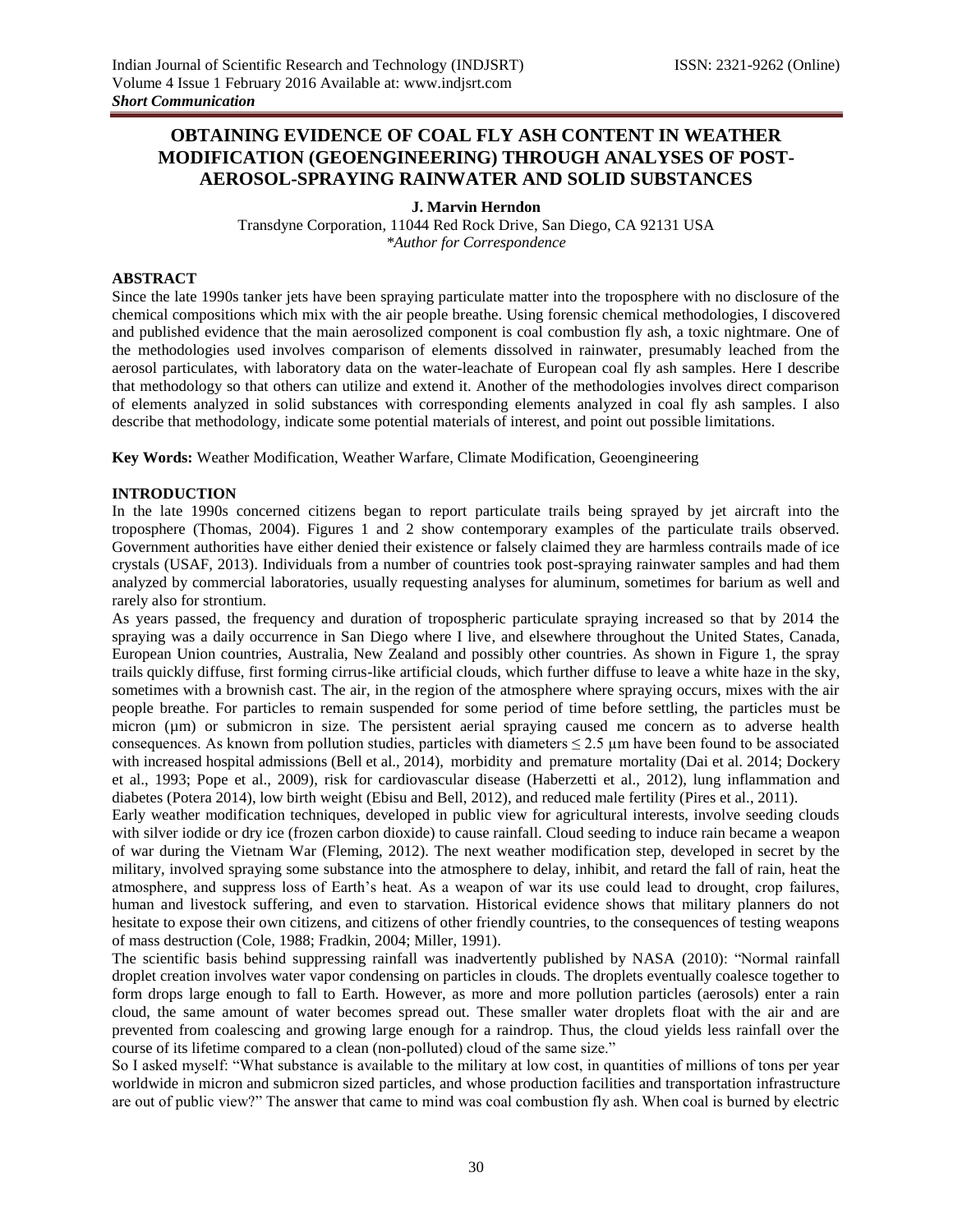power utilities, the heavy ash settles, and the very fine ash, called coal fly ash, used to go up the smokestack, but now in many countries it is electro statically trapped and sequestered because it contains concentrations of most of the toxins originally present in the coal (Carlson and Adriano, 1993). Others may have used that reasoning to come to the same conclusion, but I published the first scientific evidence (Herndon, 2015).



**Figure 1: Photos of jet-laid particulate trails taken on days when there were no natural clouds in the San Diego sky. Note the formation of white haze that is characteristic of light scattering by micron and submicron size particles**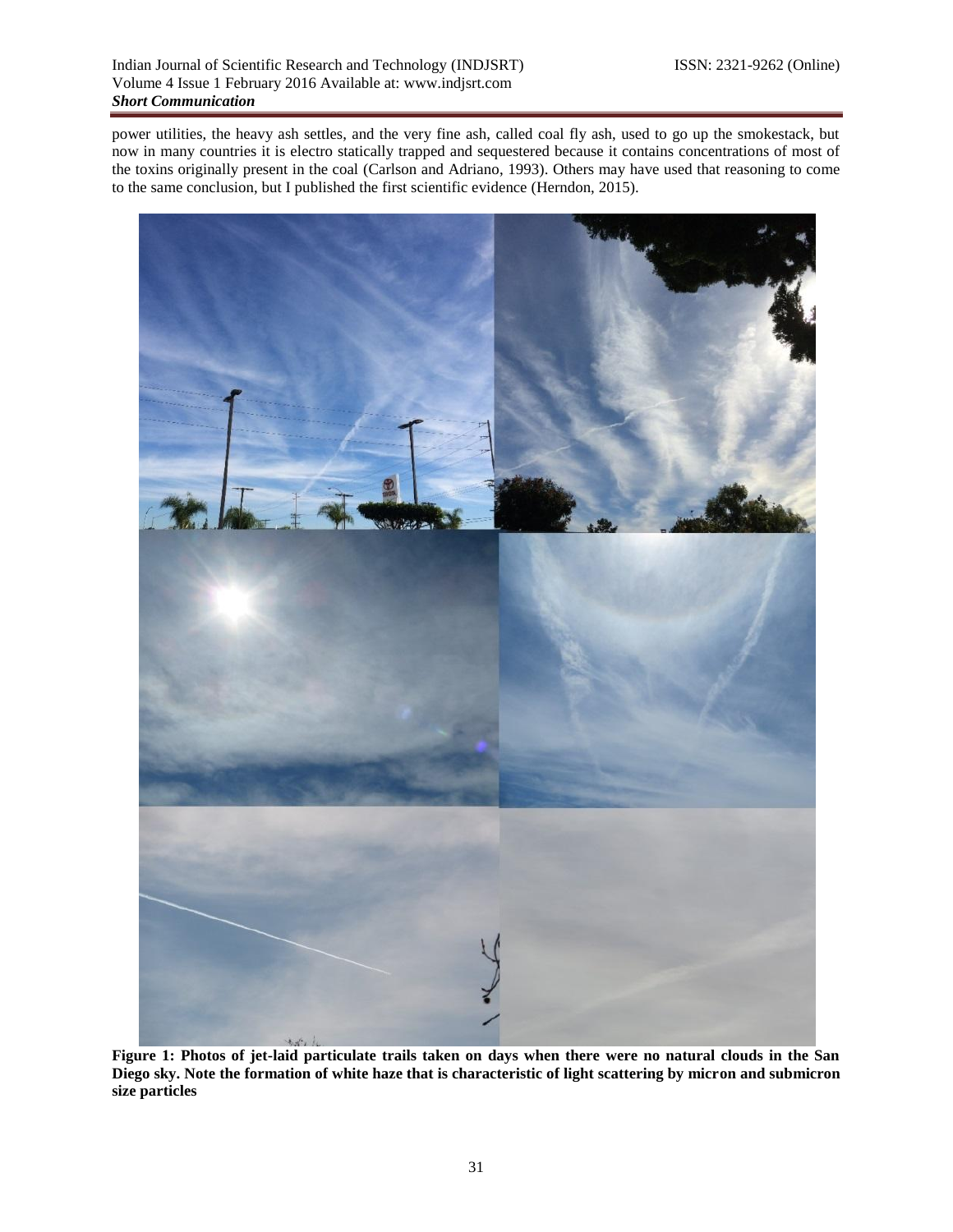Indian Journal of Scientific Research and Technology (INDJSRT) ISSN: 2321-9262 (Online) Volume 4 Issue 1 February 2016 Available at: www.indjsrt.com *Short Communication*



**Figure 2: NASA Worldview satellite image from February 4, 2016 showing jet-laid trails blanketing the air above the Republic of Cyprus but nearly absent in surrounding regions**

The purpose of this paper is to describe the methodologies I used for collection and measurement of rainwater and of solid substances so that others can have the understanding to conduct their own tests to provide evidence of what is happening to the air their citizens breathe. That is important to verify because coal fly ash is a toxic nightmare: Its tiny grain-size allows it to enter the body through the mouth, skin or eyes or by inhalation, where it settles deep in the lungs. Body moisture is all that is required to release a host of heavy metal toxins as well as aluminum in a soluble form; aluminum is implicated in neurological disorders, such as Autism, Alzheimer's, and Parkinson's, and is detrimental to most plants and animals (Herndon, 2015; Sparling and Lowe, 1996). Although there is good evidence that coal fly ash is the main substance being sprayed into the troposphere, other substances may at times be used and/or included.

# **RAINWATER ANALYSES**

The idea behind obtaining evidence of aerosolized coal fly ash from rainwater analyses can be understood from the following hypothetical example: Suppose tea leaves were being sprayed into the atmosphere where clouds form. Water droplets in the atmosphere would "make tea"; evidence could then be obtained by comparing the chemicals in the rain "tea" with chemicals in cups of tea made in the laboratory. An analogous approach may be used to obtain evidence of aerosolized coal fly ash.

Coal fly ash that is stored in lined ponds sometimes spills out into the environment and may contaminate groundwater. For that reason, studies were made on the leach characteristics of that material, and show that water readily leaches a host of elements from coal fly ash; many of those elements are toxic (Suloway et al., 1983). The most thorough leach-study I found is that of Moreno et al., (2005). They obtained 23 samples of coal fly ash from European sources and leached 100g of each sample in 1 liter of distilled water for 24 hours. Then they measured 38 elements in the water-leachate.

If, as I thought, rainwater leaches elements from the aerosolized coal fly ash, then the leached elements should appear in rainwater in similar proportions as in the water-leachate from the leaching experiments. In each case, the concentrations may be expressed in µg/liter, or in some equivalent units. But the concentrations of elements in rainwater may depend on exposure time and/or dilution. So how does one make a comparison with the laboratory results? The answer is to normalize all measurements, both rainwater and lab-leach, to a single element in each data set; in other words, make ratios to a single element concentration for each datum in the data set; I chose barium because it is reasonable abundant in the leach data, and it is unlikely to be found in rainwater for any other reason.

Figure 3 shows published rainwater data compared to published coal fly ash laboratory leach data. From this figure several features are evident and serve to illustrate various aspects of the methodology. The solid black lines show the range of leachate compositions from the European leach-study of 23 samples of coal fly ash. The composition of coal fly ash from different sources varies somewhat as do the concomitant compositions of the water-leachate. Note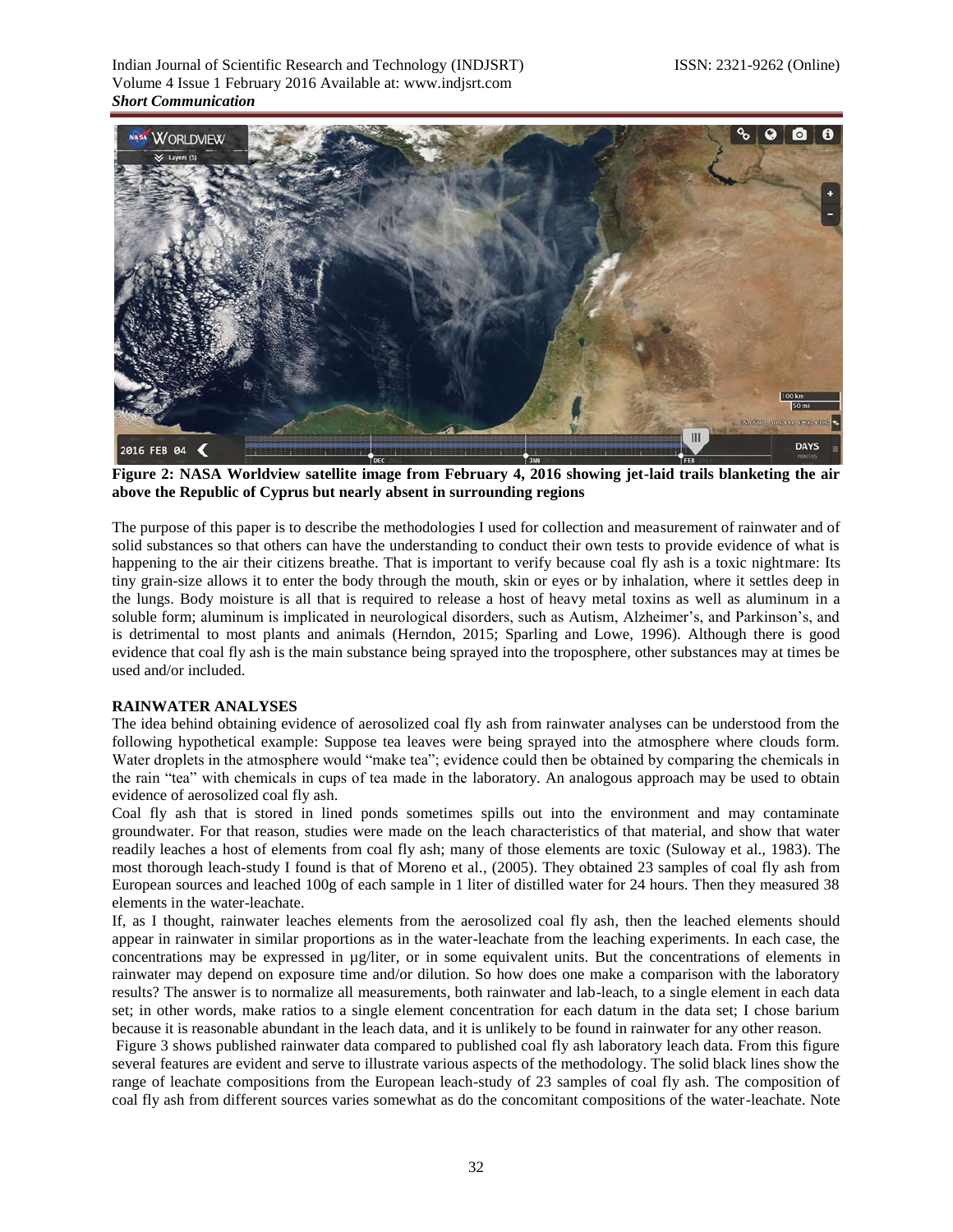though the similarity between the rainwater samples and the laboratory values even for the early Internet-posted 3 element analyses. This similarity indicates that the aerosolized particulate matter has essentially the same waterleach characteristics as coal fly ash. The 8-element data (7 ratios) are consistent with the 3-element data (2 ratios) shown. It is expected that additional element ratios will further confirm the coal fly ash identification, so what are the potential limitations?

The amount of a particular element in rainwater leached in the clouds from aerosolized coal fly ash depends on the degree and/or duration of exposure and on the abundance of the particular element in coal fly ash and its leachability; some elements may be more readily leached than others. Table 1 shows the average concentrations of elements in the water-leachate of the European coal fly ash leach experiments (Moreno et al., 2005) as ratios relative to barium. These are ordered by relative abundance for the following reason: Not all laboratories have the capability to measure elements that are in low abundance, i.e., they are below their detection limits. Because commercial laboratories typically charge about US\$ 20 per element, it is prudent first to measure those elements that are expected to be relatively abundant in coal fly ash contaminated rainwater. Academic research laboratories often have more sensitive analytical capabilities, which would be useful to extend the 8-element fingerprint shown in Figure 3.

**Table 1: The average laboratory water-leachate elemental compositions, normalized to barium, from 23 European coal fly ash samples measured by (Moreno et al. 2005).**

| <b>Element</b> | <b>European Average</b> | <b>Element</b> | <b>European Average</b> | <b>Element</b> | <b>European Average</b> |
|----------------|-------------------------|----------------|-------------------------|----------------|-------------------------|
| Ratio          |                         | <b>Ratio</b>   |                         | <b>Ratio</b>   |                         |
| Ca/Ba          | 1753.4                  | V/Ba           | 1.986                   | Cs/Ba          | 0.0170                  |
| S/Ba           | 1323.4                  | Cr/Ba          | 1.790                   | Co/Ba          | 0.0143                  |
| Na/Ba          | 121.0                   | Se/Ba          | 0.8841                  | Pb/Ba          | 0.0134                  |
| Al/Ba          | 70.99                   | Fe/Ba          | 0.7230                  | Hf/Ba          | 0.0125                  |
| Si/Ba          | 69.34                   | Ge/Ba          | 0.6780                  | Cd/Ba          | 0.0121                  |
| B/Ba           | 44.54                   | Zn/Ba          | 0.3591                  | Th/Ba          | 0.0112                  |
| Mg/Ba          | 43.21                   | Ti/Ba          | 0.3169                  | Sn/Ba          | 0.0083                  |
| Li/Ba          | 11.29                   | Rb/Ba          | 0.2669                  | U/Ba           | 0.0065                  |
| Sr/Ba          | 10.06                   | Ga/Ba          | 0.2622                  | Nb/Ba          | 0.0064                  |
| As/Ba          | 8.281                   | Ni/Ba          | 0.1005                  | Tl/Ba          | 0.0060                  |
| P/Ba           | 5.418                   | Cu/Ba          | 0.0759                  | Be/Ba          | 0.0043                  |
| Mo/Ba          | 5.109                   | Sc/Ba          | 0.0420                  |                |                         |
| Sb/Ba          | 3.862                   | Mn/Ba          | 0.0364                  |                |                         |



**Figure 3: Comparison of measured rainwater elemental ratios with corresponding ratios from coal fly ash leach experiments (Herndon 2015)**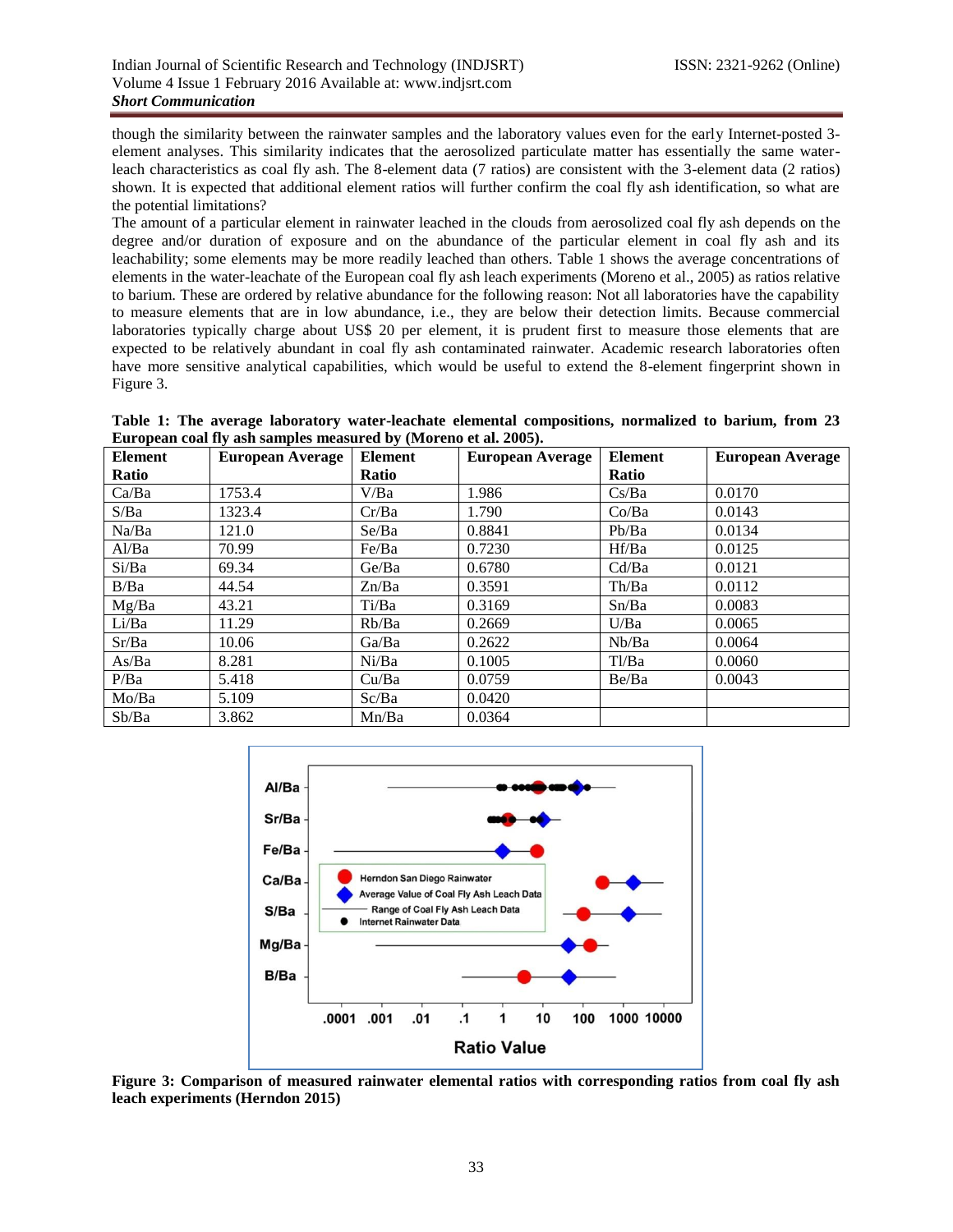The following comments may be helpful for those inexperienced in rainwater sample collection and analysis. Rainwater samples should not be collected in a metal container. It is a good idea to line the collecting vessel with an unused plastic bag, for example, like those used to line trash cans. Place the collection vessel with its liner in an open area where it is less likely to collect foreign debris such as might fall from trees. Laboratories usually prefer one liter of water for tests, although they will accept less if that amount is unavailable. Check with the laboratory; often they will provide acid-washed containers for sample submission. Laboratories that frequently test drinking water will sometimes only report element concentrations that exceed the government safe drinking water standards; insist instead that *all* element compositions requested be reported unless they are less than the *actual* detection limit. To my knowledge there are no studies showing whether it is better to collect the first post-spraying rain or wait until after it has rained a bit. I usually collect the first rain that falls mainly because rainfall in San Diego is often inhibited by the aerosol spraying.

## **SOLID SUBSTANCE ANALYSES**

There are several possibilities for direct sampling of aerosolized coal fly ash, but samples must be obtained from regions without heavy, polluting industries or electrical utilities that burn coal, especially where electrostatic precipitators are not routinely used. ● Ideally one might desire to capture a sample of the spray as it exits the sprayjet and have it analyzed. Done properly, that would provide irrefutable evidence of the chemical composition of the substance being sprayed. This has not yet been done as there are numerous technological obstacles to overcome for such sampling. Nevertheless, some individuals are making plans for just such an attempt. ● One might sample the air being drawn into the cabin of airliners, capturing particulates on a high-efficiency filter for subsequent chemical analysis or passing the air through a portable spectrometer to measure the grain-size distribution. However, make sure that the airstream is not impeded by a filter system and do not sample during takeoff and landing to avoid extreme dust contamination. ● Dust collected from used aircraft air filters may be analyzed, but flight log documentation is important to establish that at no time during the air-filter use did the plane venture into or near airspace where electrostatic precipitators are not required for coal burning utilities. ● Running a high-efficiency (HEPA) filter outdoors for a period of time, perhaps three months, may collect dust from aerial spraying that has mixed with the air we breathe. As those filters are usually large, it is helpful to vacuum transfer the dust to a smaller filter to reduce the digestion volume produced during analysis.  $\bullet$  Dispersion of particulates sometimes inadvertently leads to fibrous, web-like material that is occasionally seen to float down from the sky and should be collected and analyzed both for metallic elements and for organic compounds. ● On rare occasion a mistake is made or equipment fails and some of the undispersed feed-stock falls to the ground. This material should be recovered and analyzed.



**Figure 4 shows analytical data, normalized to barium, of dust collected by high-efficiency air filters, run outdoors for three months in Southern California (USA) and in Arizona (USA), compared to corresponding data-average from samples of 23 European and 12 American coal fly ash samples. The range of compositions of European and American coal fly ash samples are shown as well (Moreno et al. 2005; Suloway et al. 1983).**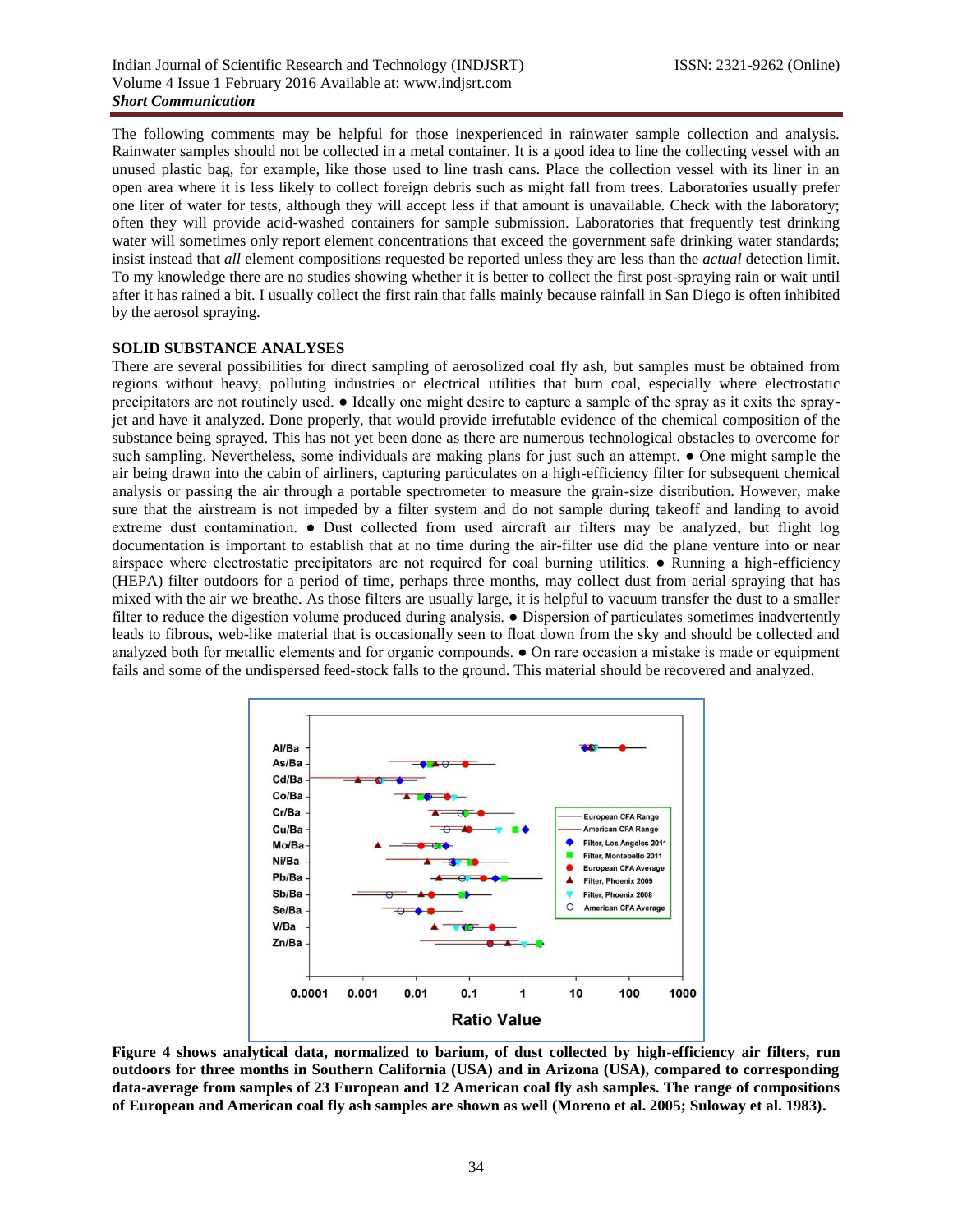Figure 4 shows four sets of air-filter analytical data, normalized to barium, compared to corresponding analytical data averages (Table 2) and ranges of 23 European and 12 American coal fly ash samples (Moreno et al., 2005; Suloway et al., 1983). The composition of coal fly ash from different sources varies somewhat as do the concomitant compositions of the air-filter dust. Note though the similarity between the dust samples and the coal fly ash averages and ranges. This similarity is good evidence that the aerosolized particulate matter is coal fly ash. A similar data presentation may be used to display other types of data, such as analyses of the fibrous, web-like material. The solid substance matter has one advantage over the rainwater samples, although each approach is desirable and complimentary: The elements are much more concentrated in the solid substance matter, thus many more elements (as many as 27) can be measured above the limits of detection by commercial laboratories.

| elements were measured in the coal fly ash samples than in the laboratory leachate shown in Table 1. |                  |         |                         |                |                         |  |  |
|------------------------------------------------------------------------------------------------------|------------------|---------|-------------------------|----------------|-------------------------|--|--|
| Element                                                                                              | European Average | Element | <b>European Average</b> | <b>Element</b> | <b>European Average</b> |  |  |
| Ratio                                                                                                |                  | Ratio   |                         | <b>Ratio</b>   |                         |  |  |
| Ca/Ba                                                                                                | 29.18            | V/Ba    | 0.1834                  | Cs/Ba          |                         |  |  |
| S/Ba                                                                                                 | 3.048            | Cr/Ba   | 0.1119                  | Co/Ba          | 0.0299                  |  |  |
| Na/Ba                                                                                                | 2.173            | Se/Ba   | 0.0163                  | Pb/Ba          | 0.0938                  |  |  |
| Al/Ba                                                                                                | 101.5            | Fe/Ba   | 41.89                   | Hf/Ba          |                         |  |  |
| Si/Ba                                                                                                | 164.5            | Ge/Ba   | 0.0085                  | Cd/Ba          | 0.0014                  |  |  |
| B/Ba                                                                                                 | 0.1723           | Zn/Ba   | 0.1379                  | Th/Ba          | 0.0235                  |  |  |
| Mg/Ba                                                                                                | 7.405            | Ti/Ba   | 5.081                   | Sn/Ba          | .0061                   |  |  |
| Li/Ba                                                                                                | 0.1414           | Rb/Ba   | 0.0750                  | U/Ba           | .00097                  |  |  |
| Sr/Ba                                                                                                | 0.7899           | Ga/Ba   |                         | Nb/Ba          |                         |  |  |
| As/Ba                                                                                                | 0.0511           | Ni/Ba   | 0.0882                  | Tl/Ba          |                         |  |  |
| P/Ba                                                                                                 | 1.771            | Cu/Ba   | 0.0720                  | Be/Ba          | 0.0070                  |  |  |
| Mo/Ba                                                                                                | 0.0080           | Sc/Ba   |                         |                |                         |  |  |
| Sb/Ba                                                                                                | 0.0087           | Mn/Ba   | 0.3508                  |                |                         |  |  |

**Table 2: The average elemental compositions, normalized to barium, from 23 European coal fly ash samples measured by (Moreno et al. 2005). These data are tabulated in the same order as those of Table 1. Fewer elements were measured in the coal fly ash samples than in the laboratory leachate shown in Table 1.**

The above described tests are relatively straight-forward provided the samples are reasonably free of contamination. Other tests one might like to make, such as soil samples, are much more complicated to interpret as they have their own incorporated elements in addition to elements that might be added from covert aerial spraying. For such samples ideally one would like to have a sample of identical basic composition taken before atmospheric spraying began years ago to serve as a reference standard. Usually, that is impossible to obtain, so the best one can hope to do is to take a series of samples of the same material over time to ascertain which, if any elements, have been increasingly added over that time period.

# **REFERENCES**

**Bell ML, Ebisu K, Leaderer BP, Gent JF, Lee HJ, Koutrakis P, Wang Y, Dominici F & Peng RD (2014).** Associations of PM2.5 constituents and sources with hospital admissions: Analysis of four counties in Connecticut and Massachusetts (USA). *Environmental Health Perspectives,* **122**(2) 138-144.

**Carlson CL & Adriano DC (1993).** Environmental Impacts of Coal Combustion Residues*. Journal of Environmental Quality,* **22**(2).

**Cole LA (1988).** Clouds of Secrecy: The Army's Germ Warfare Tests over Populated areas. Rowman & Littlefield Publishers, Inc., Oxford

**Dai L, Zanobetti A, Koutrakis P & Schwartz JD (2014).** Associations of fine particulate matter species with mortality in the United States: A multicity time-series analysis. *Environmental Health Perspectives,* **122**(8) 837-842. **Dockery DW, Pope CAI, Xu XP, Spengler JD, Ware JH, Fay ME, Ferris BG Jr & Speizer FE (1993).** An association between air polution and mortality in six U. S. cities. *The New England Journal of Medicine,* **329** 1753- 1759.